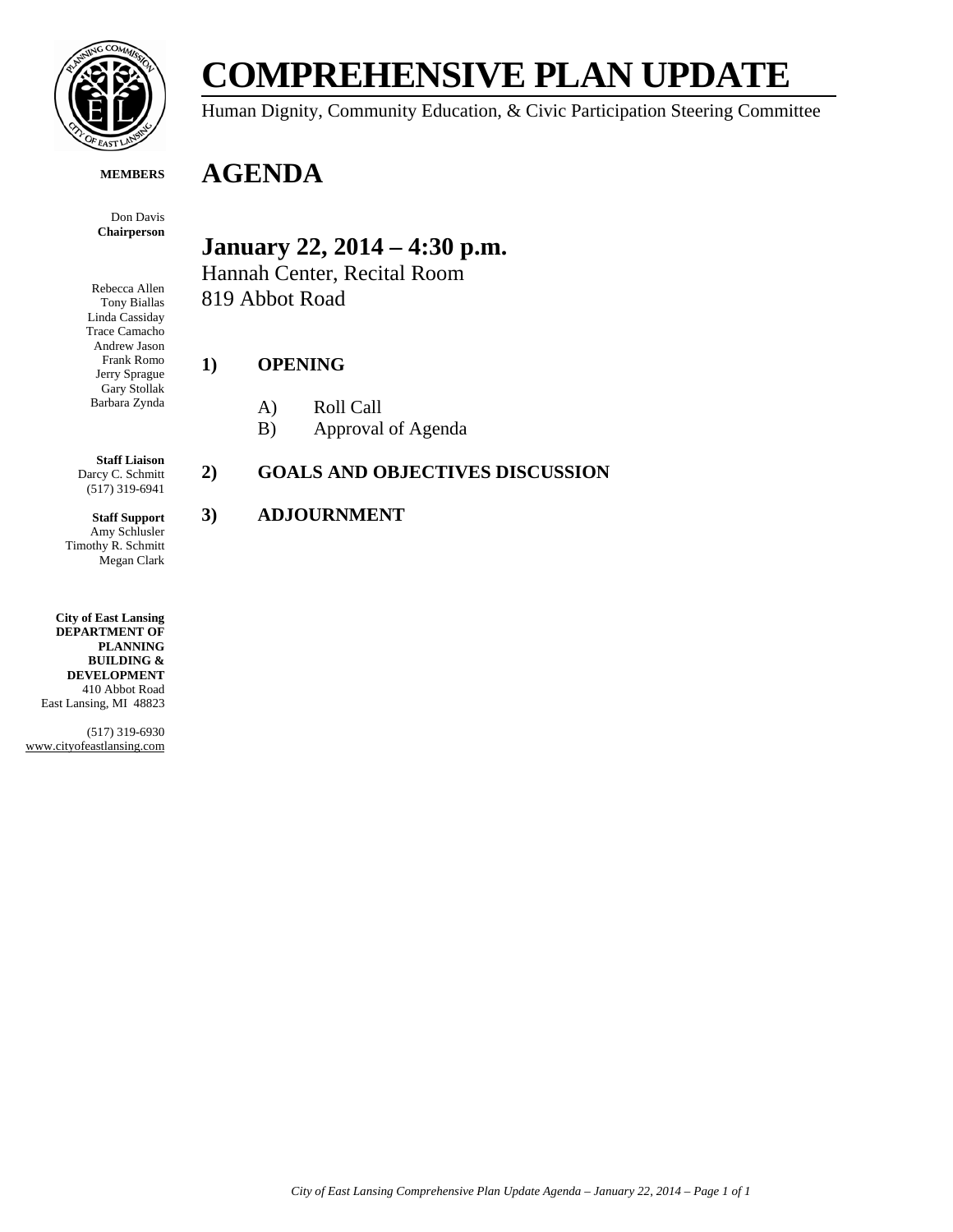**PLANNING, BUILDING & DEVELOPMENT**



Quality Services for a Quality Community

## **MEMORANDUM**

- **TO: Human Dignity Steering Committee Members**
- **FROM: Amy Schlusler, Community Development Specialist II Timothy R. Schmitt,** *AICP¸* **Community Development Analyst Megan Clark, Assistant to the City Manager**

**DATE: January 21, 2014**

**SUBJECT: Goals and Objectives for Comprehensive Plan Update**

**City of East Lansing PLANNING, BUILDING & DEVELOPMENT** 410 Abbot Road East Lansing, MI 48823

> (517) 319-6930 www.cityofeastlansing.com

At the November Steering Committee meeting the Committee responded to a serious of questions intended to stimulate the subconscious and assure full participation from each member. The responses to these questions are attached for your review and were used by staff to help identify existing goals, objectives, and actions that are still relative and highlight those that may be missing in the document.

The January meeting will begin by discussing the Steering Committees responses to the questions from the November meeting and how they relate to existing goals, objectives and actions. The next step will be to discuss topics that are not covered in the existing plan. To reiterate, the definitions we are using for Goals, Objectives, and Actions are:

*Goals* are the broadest expressions of a community's desires they give direction to the plan as a whole. They are concerned with the *long term*, and often describe *ideal situations* which would result if *all* plan purposes were fully realized. Since goals are value-based, their attainment is difficult to measure.

**Objectives** are broad statements that set preferred courses of action – choices made to carry out the goals in the *foreseeable future (mid- to longterm)*. They need to be specific enough to help determine whether a proposed project or program would advance community values expressed in the goals.

**Actions** are specific statements that carry out a plan in the *short term* which accomplish the broader statements expressed in the goals and objectives. Actions are generally implemented through the City Council's Strategic Priorities and are activities that can realistically be carried out within a two to five year period and guide the City's day-to-day operations.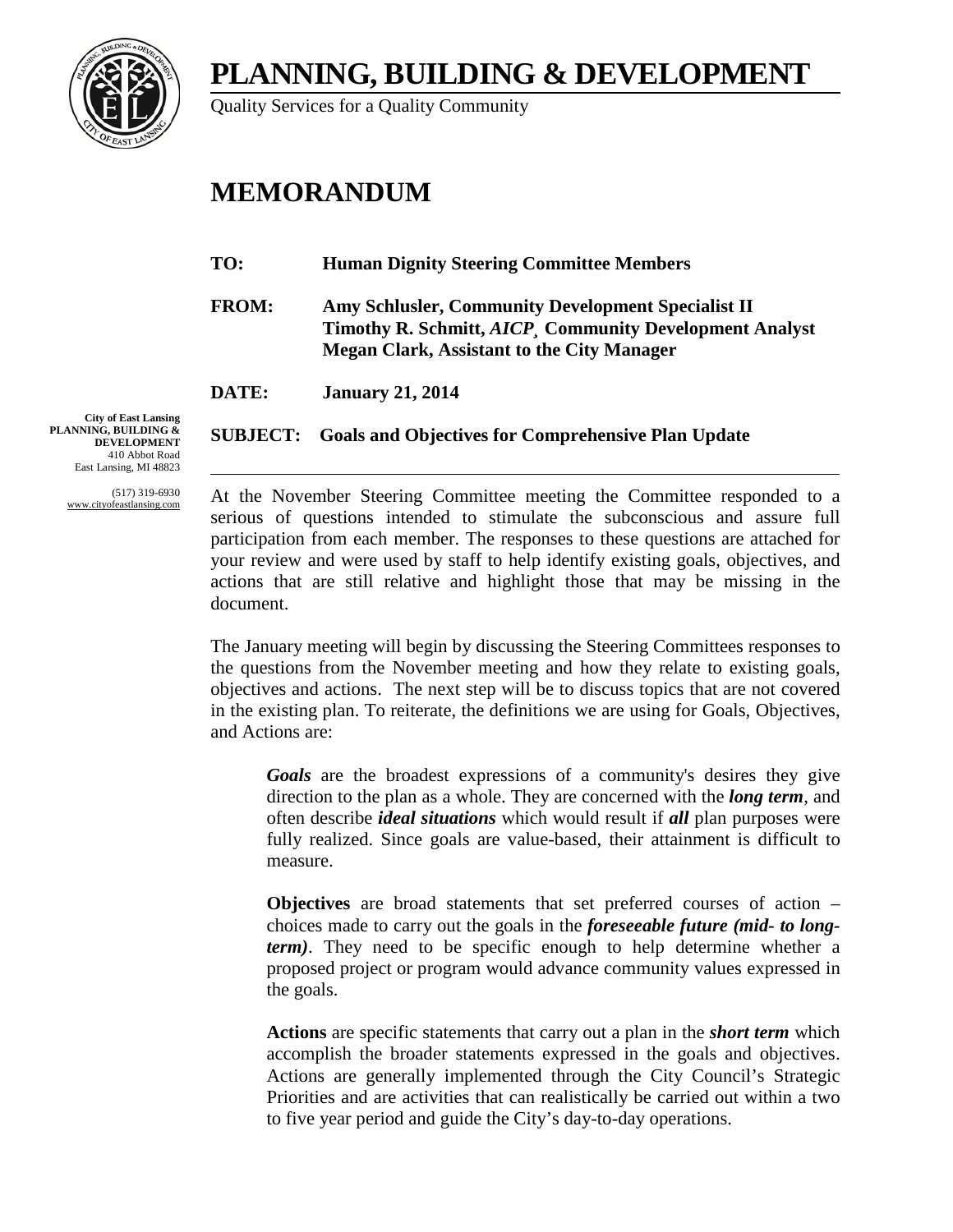Human Dignity — Goals and Objectives January 21, 2014 Page 2 of 3

The following goals, objectives and actions were developed from language in the current plan and continue to be relative based on the Steering Committees general responses in November.

Obstacles to living and working in East Lansing

• Cost and Diversity of Housing

This item is addressed immediately in the goals and objectives, under *Objective 1-1: Increase supply of diverse housing opportunities which accommodate the needs of all residents.* The first five actions under this objective speak directly to the cost and diversity of housing.

*Action 1-1.1:* Utilize Community Development Block Grant (CBDG) funding in collaboration with Hometown Housing Partnership (HHP) to finance improvements to owner-occupied homes where the family income is below 80% of the Area Medium Income (AMI).

*Action 1-1.2***:** Create a program to incentivize development projects where a predetermined percentage of housing units are set aside for persons with income below 80% of the Area Medium Income (AMI).

*Action 1-1.3:* Provide development incentives to ensure options are available for senior housing.

*Action 1-1.4***:** Expand on the Downtown Development Authorities (DDA) Housing Policy by developing guidelines which promote a variety of housing sizes and styles within mixed-use developments.

*Action 1-1.5:* Work in collaboration with Michigan State University (MSU) to ensure that desirable and safe student housing is available near campus.

Obstacles to living and working in East Lansing

• Excessive Socially Unacceptable Behavior

This item is partially addressed by *Objective 1-2: Support activities, policies and institutions that maintain neighborhood stability* and its second action:

*Action 1-2.2:* Support neighbors, organizations, and institutions that work toward better social integration of students in the community to encourage collaborative problem solving on neighborhood issues.

and later, *Objective 1-3: Enhance the safety of neighborhoods* provides additional language regarding this issue with:

*Action 1-3.5:* Continue enforcing quality of life ordinances such as snow removal, noise, litter and bulk rubbish.

There are other issues that the Steering Committees and public raised that need to be discussed further, to allow Staff the background to draft effective objectives and actions. We do not want the Steering Committees to get into the specifics of 'wordsmithing' the objectives and actions,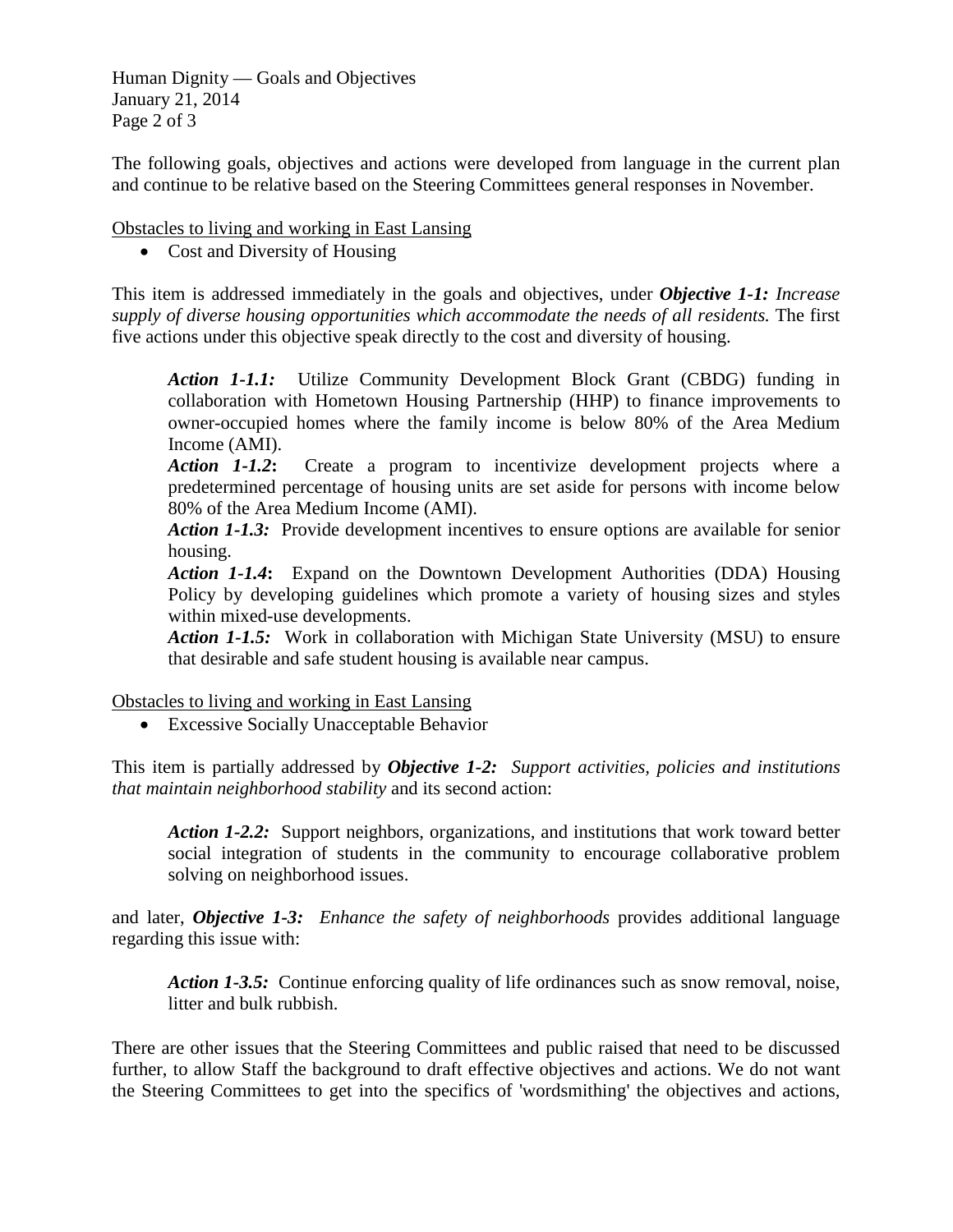Human Dignity — Goals and Objectives January 21, 2014 Page 3 of 3

Staff will work on that after the Steering Committees have talked further and will bring language back to address outstanding items. These items include the following, along with a series of discussion items that Staff gleaned from the October meeting, which are attached in a separate document.

Things that could make someone disengaged

- Lack of effective communication from the City and/or Neighborhood leaders
- Town/Gown and Public School/Gown relations
- Enforcement Issues

Staff has begun working on some language for these items as a starting point for discussion, starting with a new *Objective: To engage East Lansing youth and young adults in civic participation* that could include the following actions.

*Action* Form an East Lansing Youth Advisory Council in which teenage residents take part in City-sponsored meetings, events and activities.

*Action* Partner with Michigan State University to create a Social Norms campaign, with information distributed on campus and throughout the East Lansing community.

*Action Partner with Michigan State University to create an annual Calendar of Events,* that highlights City and MSU sponsored meetings, events, festivals, etc.

Action Identify gathering spaces for students/community members to meet within walking distance of campus.

Additionally, there were some items from the Steering Committee's discussion that are being introduced to other steering committees to work on more directly, as they are more relevant to their charges as a Steering Committee. They are:

Obstacles to living and working in East Lansing

- Limited Commercial Development (Economic Sustainability Steering Committee)
- Transportation (auto and non-auto) Environment Deficiencies (Transportation, Environment Sustainability, and Infrastructure Steering Committee)

Things that could make someone disengaged

• Diversity of housing, events, shopping, etc. (will be addressed by multiple groups)

There are items in the existing goals and objectives that partially address these items, but they will be further worked on by their respective steering committees. Additionally, we expect that other Steering Committees will have items to refer to the Human Dignity group for their February meeting.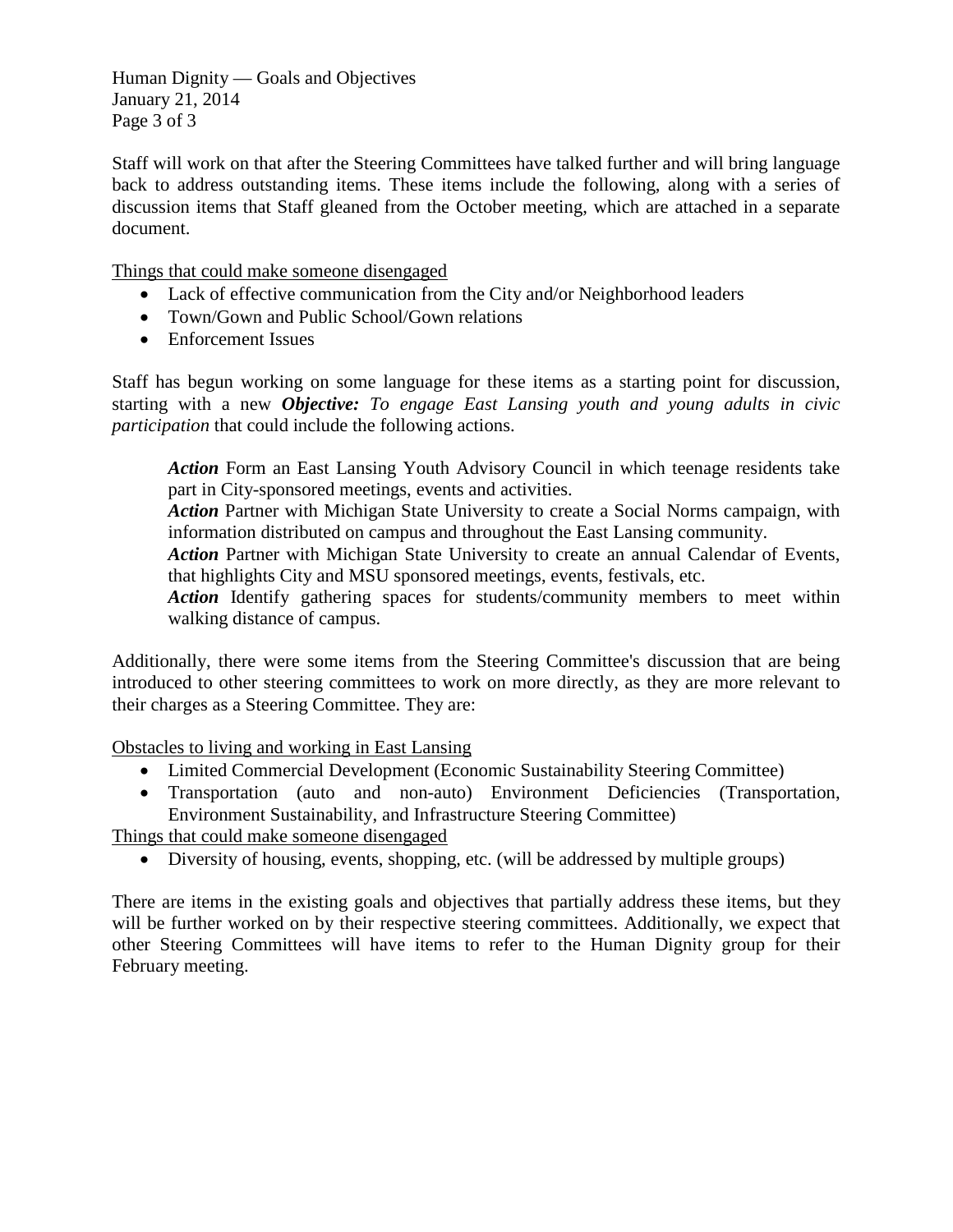### **Committee Responses**

When you think of diversity what are the top four things that you think of?

#### **Diversity is:**

- Different Groups of People, based on:
	- o Age
	- o Ethnicity/Race
	- o Religion
	- o Economic Status
- Inclusive of All

#### **Responses:**

- Asset
- Knowledge/skills
- Occupation
- Economic status
- Wealth
- Activities
- Different groups of people
- Neighborhoods
- Race (x2)
- Ethnicity
- Culture
- Religion
- Age  $(x3)$
- Enhancing
- Inclusive
- Inviting
- Open
- Strength
- Equality
- Accepting

What are the top four obstacles you experience to living or working in the City of East Lansing?

#### **Obstacles to living and working in East Lansing are:**

- Cost and Diversity of Housing
- Limited Commercial Development
- Transportation (automobile and non-auto) Environment Deficiencies
- Excessive Socially Unacceptable Behavior

Responses:

• Climate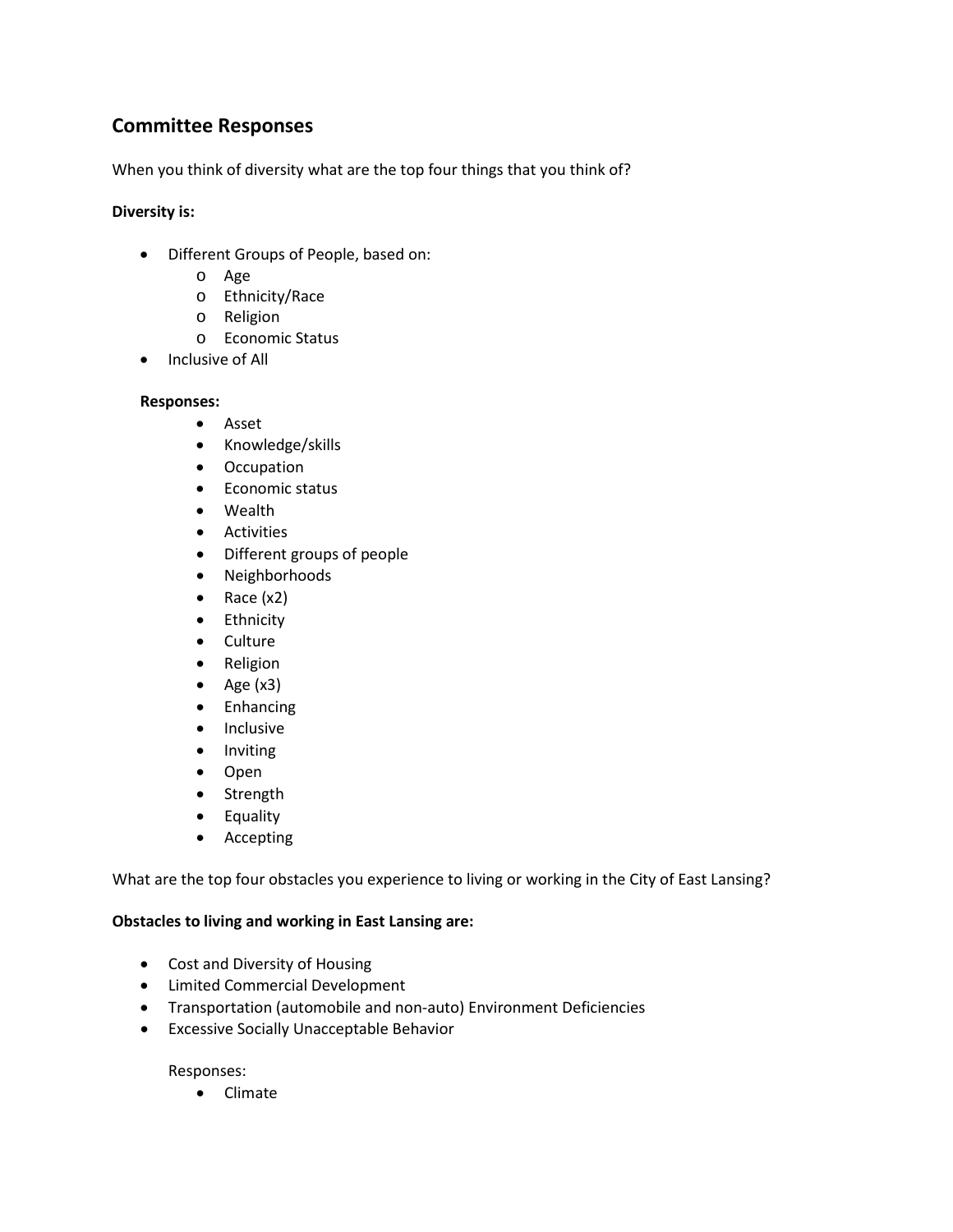- Fireworks
- Vandalism
- Excessive noise
- Some student behavior
- Totally dominated by students
- Cost
- Lack of entry level housing
- Limited collaboration with campus/surrounding communities
- Absence of quality services
- Variety of local business
- Lack of retail
- Absence of quality arts
- Limited entertainment/shopping options
- Transportation
- City doesn't embrace what it is wants to be Ann Arbor
- Traffic patterns (lack of safe walking/biking)
- Parking
- Traffic (safety for foot traffic)

What are the top four things that you can think of that could make you feel disengaged with a community?

#### **Things that could make someone disengaged:**

- Lack of effective communication from the City and/or Neighborhood Leaders
- Town/Gown and Public School/Town relations
- Enforcement issues
- Diversity of housing, events, shopping, etc.

#### Responses:

- Sense of safety
- Community events
- "I just work here" can't afford to live here
- Senior needs seen to be ignored
- Absence of sufficient daily income to acceptable goods
- Sometimes confusing traffic and routes
- Pace
- Heavy enforcement with no personal touch
- Neighborhood association doesn't meet
- Lack of mass communication
- Effective communication
- Nothing engaging for residents
- Lack of commerce for people other than students
- Lack of cooperation/collaboration between city and campus
- Harshness of attitudes towards students
- Emphasis on students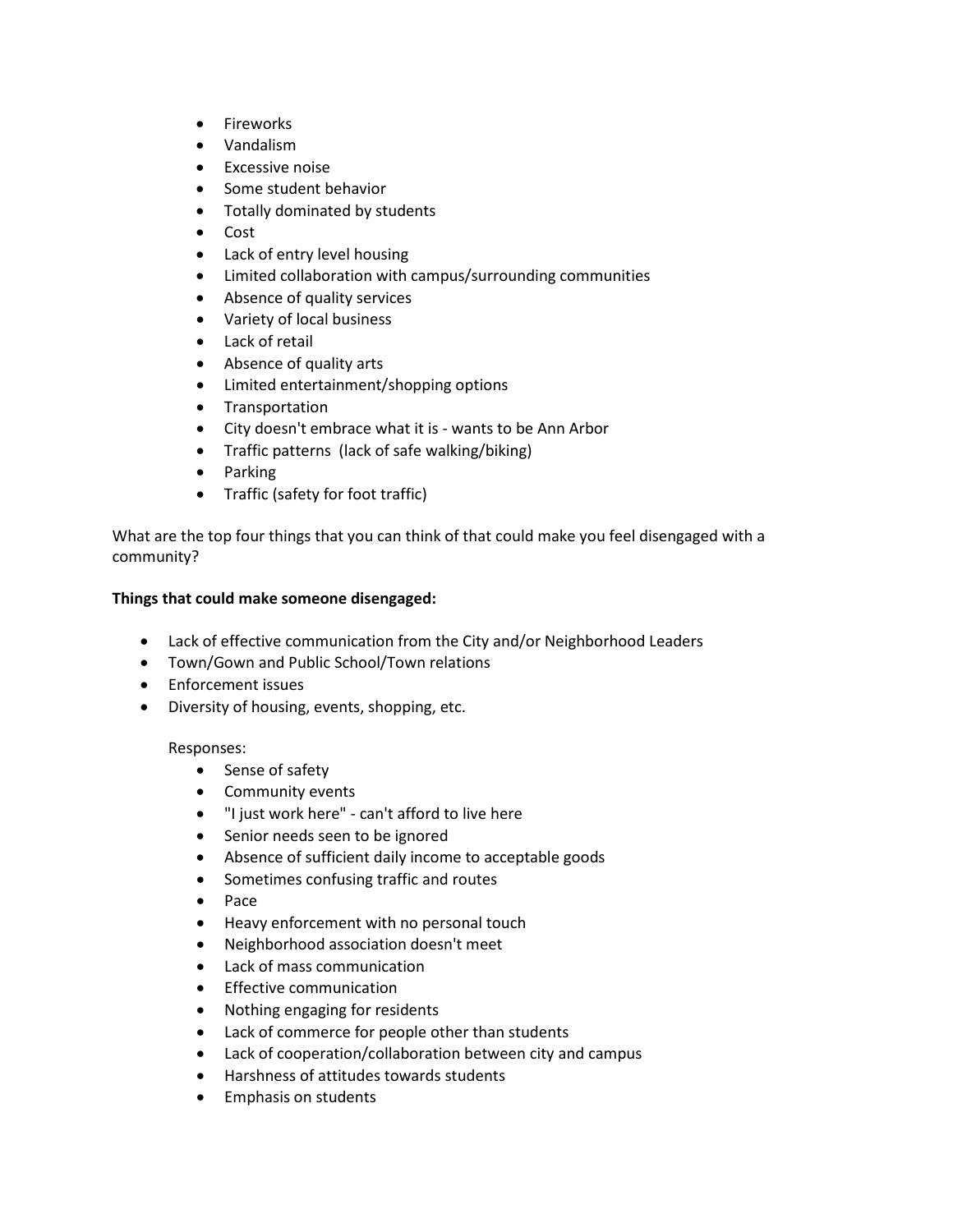- No MSU connection
- Disjunction between East Lansing School boundaries and East Lansing City limits
- Impersonal responses from city departments

What are the top four things you think of when you think of what public service means to you?

#### **Public Service Means:**

- Working towards the public good
- Taking a participating role throughout the community
- Educating yourself about government and activities

#### Responses:

- Ensure access to the public good
- Looking out for your fellow man
- Better snow removal in neighborhoods
- Tree maintenance
- Safety
- Willingness to learn about candidates opinions/plans
- Facilitate civic engagement and commitment
- Community education of ordinances and policies
- Transparent
- Accessible
- Listening
- Opportunity
- Helping the community
- Personally participating in civic activities
- Action
- Giving to the community
- Being aware of important needs

What are the four things you think of when you think of what it means to you to be a citizen?

#### **A Citizen Is:**

- Committed to the community
- Engaged in the community
- Socially responsible
- Informed and Active

#### Responses:

- Generous
- Responsibility
- Instinctive for children and family to be socially responsible
- Looking out for others
- Participation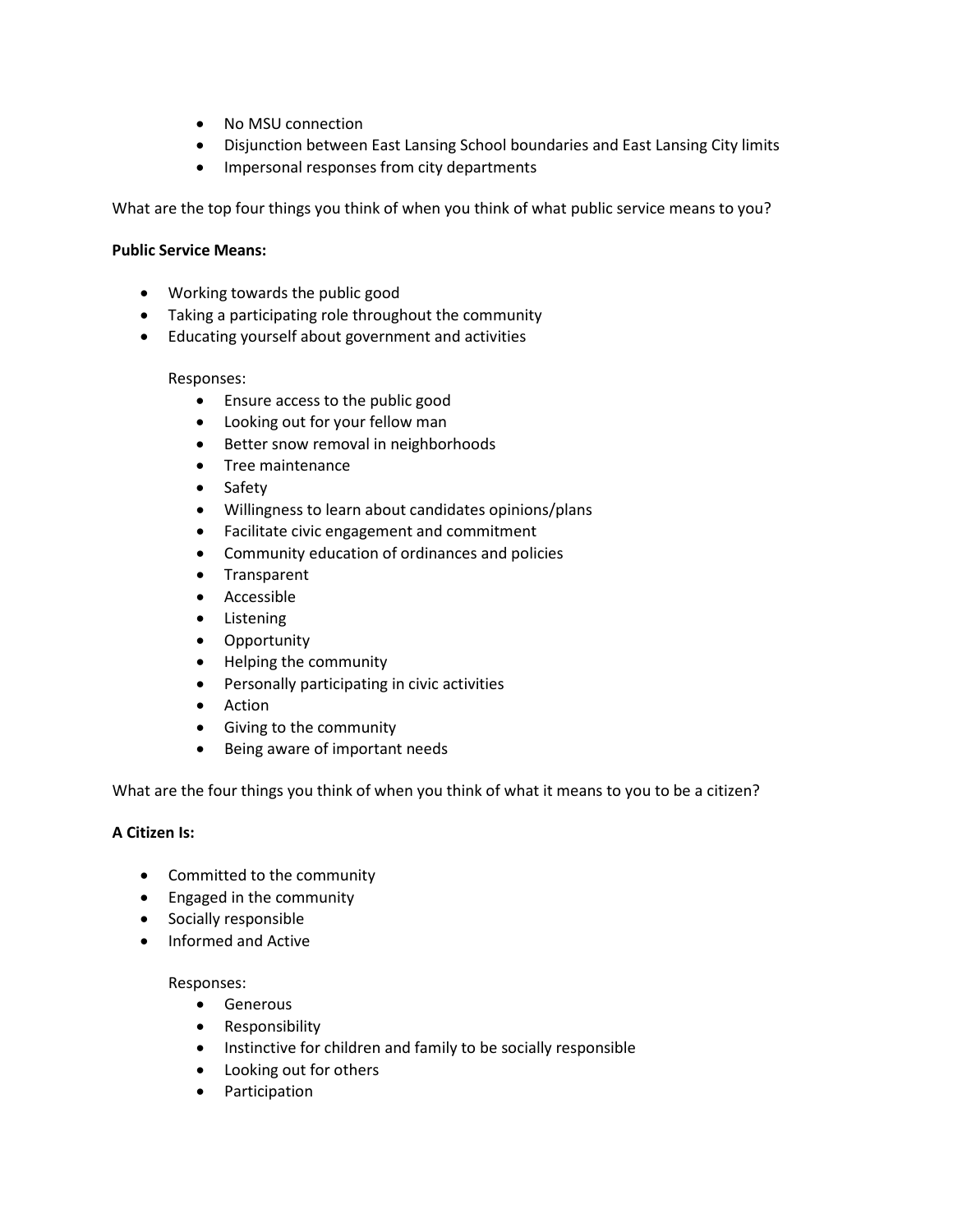- Engaged
- What the community will be like in the future
- Active
- Civic participation
- Obligation
- A commitment to helping improve the community
- Commitment
- Offering groups or individuals information
- Obeying the laws and working to change the ones that don't work
- Follow rules and ordinances
- Working towards a government of the people, by the people and for the people
- Maintaining oversight over public officials